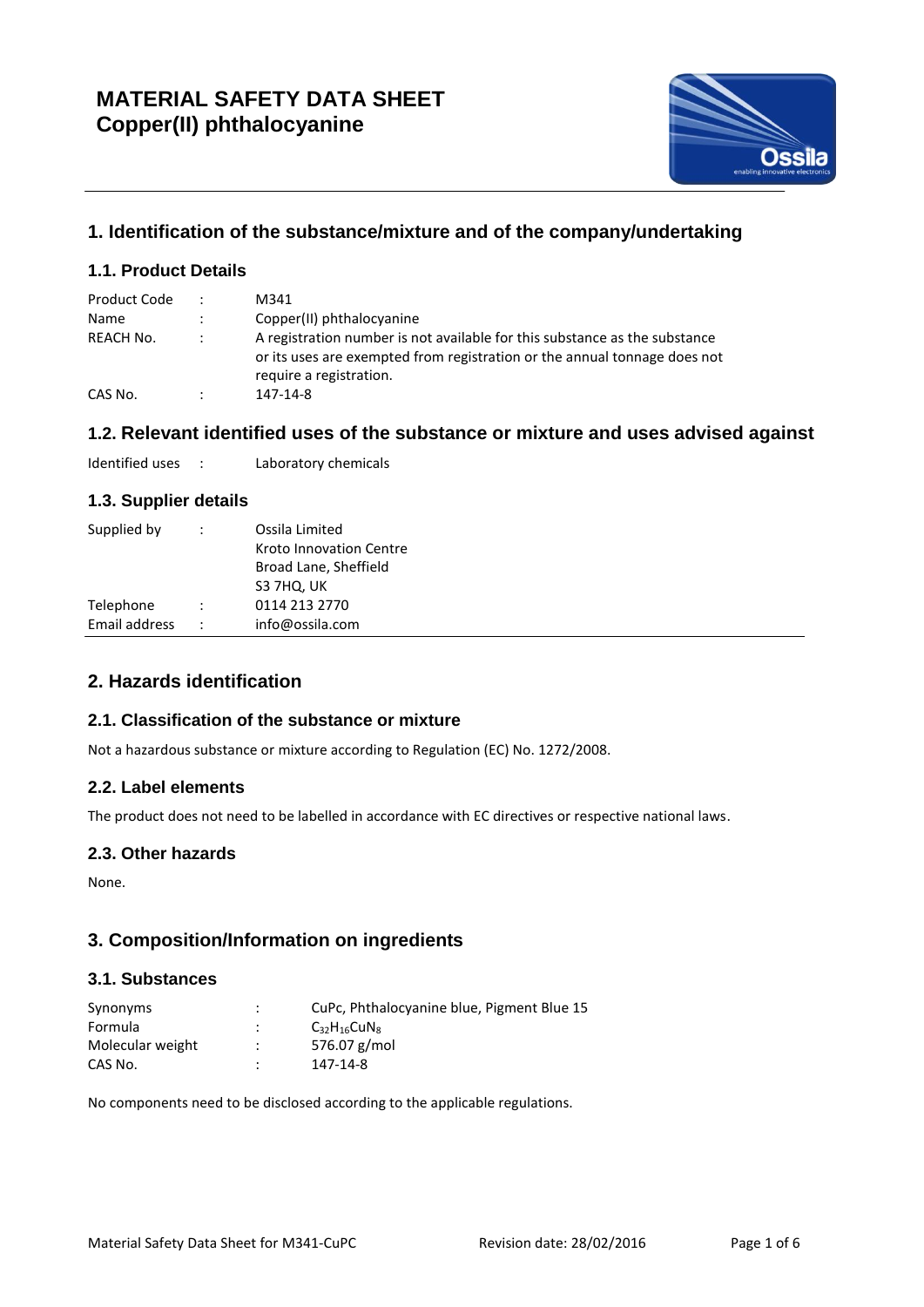# **4. First aid measures**

## **4.1. Description of first aid measures**

#### **After Inhalation**

If inhaled, remove to fresh air. If not breathing give artificial respiration. Call a physician.

#### **After skin contact**

In case of skin contact, wash with soap and flush with copious amounts of water for at least 15 minutes. Remove contaminated clothing and shoes. Call a physician.

#### **After eye contact**

In case of contact with eyes, flush with copious amounts of water for at least 15 minutes. Assure adequate flushing by separating the eyelids with fingers. Call a physician.

#### **After Ingestion**

If swallowed, wash out mouth with water. Call a physician.

### **4.2. Most important symptoms and effects, both acute and delayed**

The most important known symptoms and effects are described in section 11.

### **4.3. Indication of any immediate medical attention and special treatment needed**

No data available.

# **5. Fire fighting**

### **5.1. Extinguishing media**

**Suitable extinguishing media**: Dry chemical, alcohol-resistant foam, carbon dioxide or water spray. Consult with local fire authorities before attempting large scale fire fighting operations.

#### **5.2. Special hazards arising from the substance of mixture**

**Hazardous combustion products:** Carbon oxides, nitrogen oxides, copper oxides.

#### **5.3. Advice for firefighters**

Wear a self-contained breathing apparatus in pressure-demand, MSHA/NIOSH (approved or equivalent), and full protective gear. During a fire, irritating and highly toxic gases and vapours may be generated by thermal decomposition.

## **6. Accidental release measures**

#### **6.1. Personal precautions, protective equipment and emergency procedures**

Wear personal protective equipment (section 8). Avoid dust formation. Ensure room is well ventilated. Remove all sources of ignition.

#### **6.2. Environmental precautions**

Do not let product enter drains.

#### **6.3. Containment and cleaning:**

Contain and clean up spill if safe to do so using an electrically protected vacuum cleaner or by wet-brushing. Dispose of dry waste in closed container for proper disposal according to local regulations.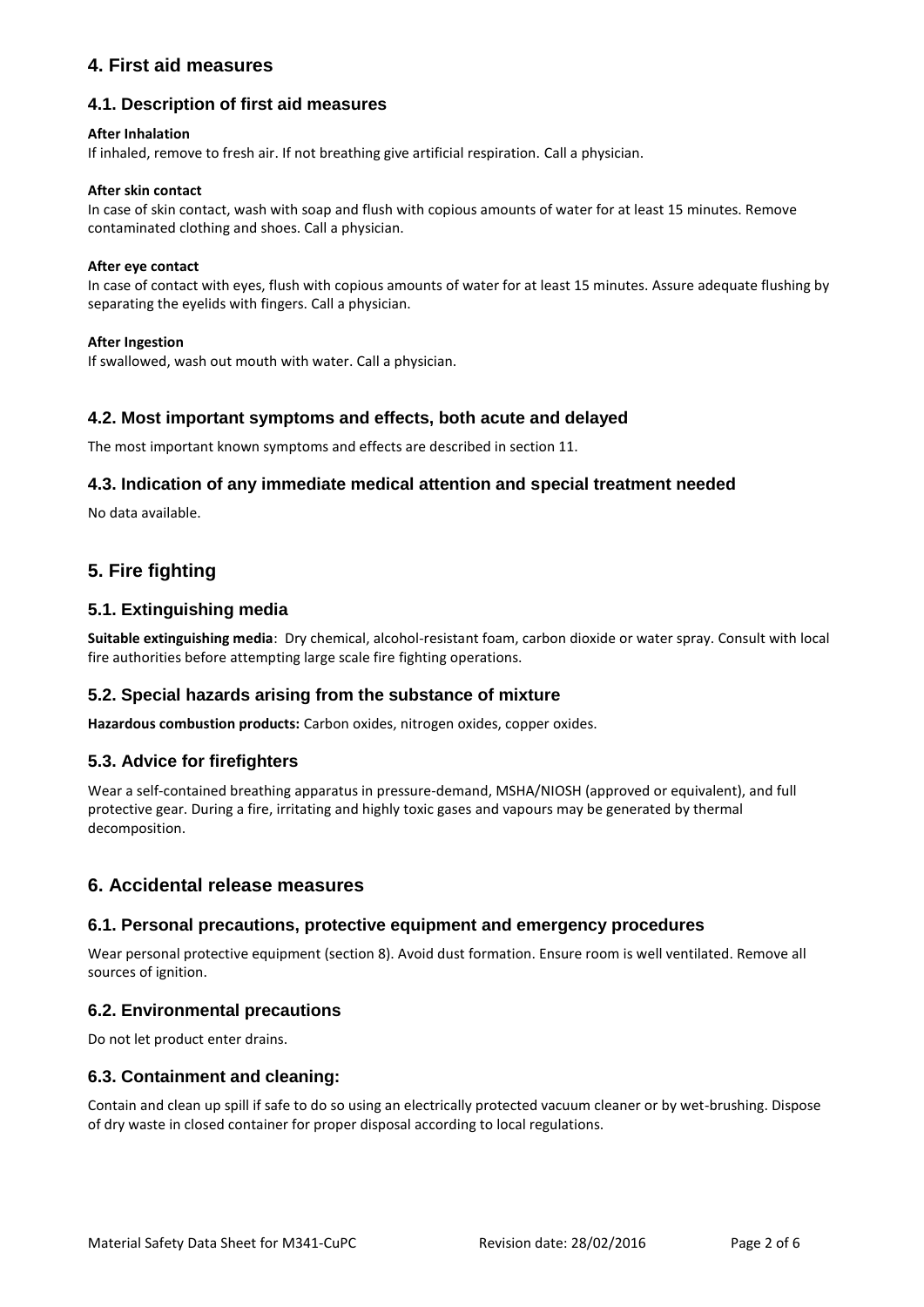# **7. Handling and storage**

# **7.1. Precautions for safe handling**

Avoid formation of dust or aerosols. Keep away from sources of ignition and avoid the build up of electrostatic charge. Provide exhaust ventilation in places where dust is formed.

### **7.2. Conditions for safe storage, including any incompatibilities**

Store in a cool, dry and well-ventilated place inside of a tightly sealed container.

### **7.3. Specific end uses**

Use in laboratories.

## **8. Exposure controls / Personal protection**

#### **8.1. Control parameters**

#### **Components with workplace control parameters**

Contains no substances with occupational exposure limit values.

#### **Biological occupational exposure limits**

This product does not contain any hazardous materials with biological limits.

#### **8.2. Exposure controls**

#### **Engineering measures**

Handle in accordance with good industrial engineering/laboratory practices for hygiene and safety. Ensure eyewash stations and safety showers are close to the laboratory workstation. Ensure good general ventilation is present when handling the product.

#### **Personal protective equipment**

**Eyes:** Wear safety glasses with side-shields conforming to appropriate government standards such as NOISH (US) or EN166 (EU).

**Skin**: Handle with appropriate gloves and use proper glove removal technique to avoid skin contact. Dispose of gloves in accordance with applicable laws. Wash and dry hands.

The selected protective gloves have to satisfy the specifications of EU Directive 89/686/EEC and the standard EN 374 derived from it.

**Clothing:** The type of equipment should be appropriate for the concentration and amount of dangerous substance used.

**Respirators:** Respiratory protection is not required. Where protection from dusts is desired, use type N95 (US) or type P1 (EN 143) dust masks. Use respirators and components tested and approved under appropriate government standards such as NIOSH (US) or CEN (EU).

#### **General hygiene measures**

Wash thoroughly after handling. Wash contaminated clothing before reuse.

## **9. Physical and chemical properties**

#### **9.1. Information on basic physical and chemical properties**

| Appearance                               |  | Solid powder              |             |  |
|------------------------------------------|--|---------------------------|-------------|--|
| Odour                                    |  | <b>Odourless</b>          |             |  |
| Odour threshold                          |  | No data available         |             |  |
| рH                                       |  | No data available         |             |  |
| Melting/freezing point                   |  | 350 $^{\circ}$ C          |             |  |
| Boiling point/range                      |  | No data available         |             |  |
| Flash point                              |  | No data available         |             |  |
| Material Safety Data Sheet for M341-CuPC |  | Revision date: 28/02/2016 | Page 3 of 6 |  |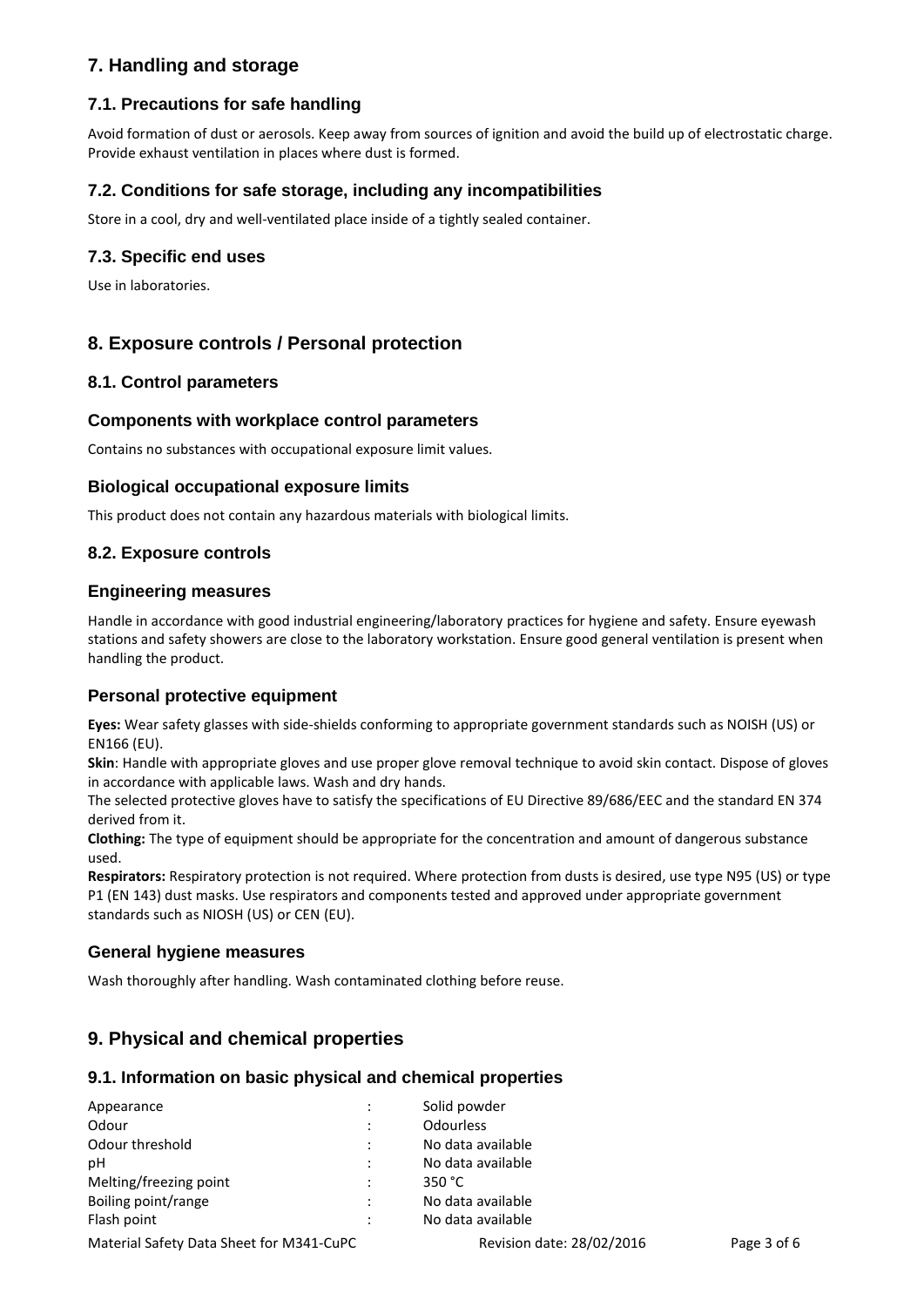| Evaporation rate                       |                      | No data available       |
|----------------------------------------|----------------------|-------------------------|
| Flammability                           |                      | No data available       |
| <b>Explosive limits</b>                |                      | No data available       |
| Vapour pressure                        |                      | $<$ 0.0001 hPa at 20 °C |
| Vapour density                         |                      | No data available       |
| Relative density                       |                      | No data available       |
| Solubility(ies)                        |                      | Insoluble in alcohols   |
| Partition coefficient: n-octanol/water |                      | No data available       |
| Autoignition temperature               |                      | 356 °C at 1,013 hPa     |
| Decomposition temperature              | $\ddot{\phantom{a}}$ | No data available       |
| Viscosity                              | :                    | No data available       |
| <b>Explosive properties</b>            |                      | No data available       |
| Oxidising properties                   |                      | No data available       |

### **9.2. Other safety information**

No data available.

## **10. Stability and reactivity**

#### **10.1 Reactivity**

No data available.

#### **10.2. Chemical stability**

Stable under normal temperatures and pressures under recommended storage conditions.

#### **10.3. Possibility of hazardous reactions**

No data available.

### **10.4. Conditions to avoid**

No data available.

#### **10.5. Incompatible materials**

Strong oxidising agents.

#### **10.6. Hazardous decomposition products**

No known hazardous decomposition products.

## **11. Toxicological information**

#### **11.1. Information on toxicological effects**

**Acute toxicity** No data available. **Skin corrosion/irritation** No data available. **Serious eye damage/eye irritation** No data available. **Respiratory or skin sensitization** No data available. **Germ cell mutagenicity** No data available. **Carcinogenicity** IARC: No component of this product present at levels greater than or equal to 0.1% is identified as probable, possible or confirmed human carcinogen by IARC. **Reproductive toxicity**

No data available.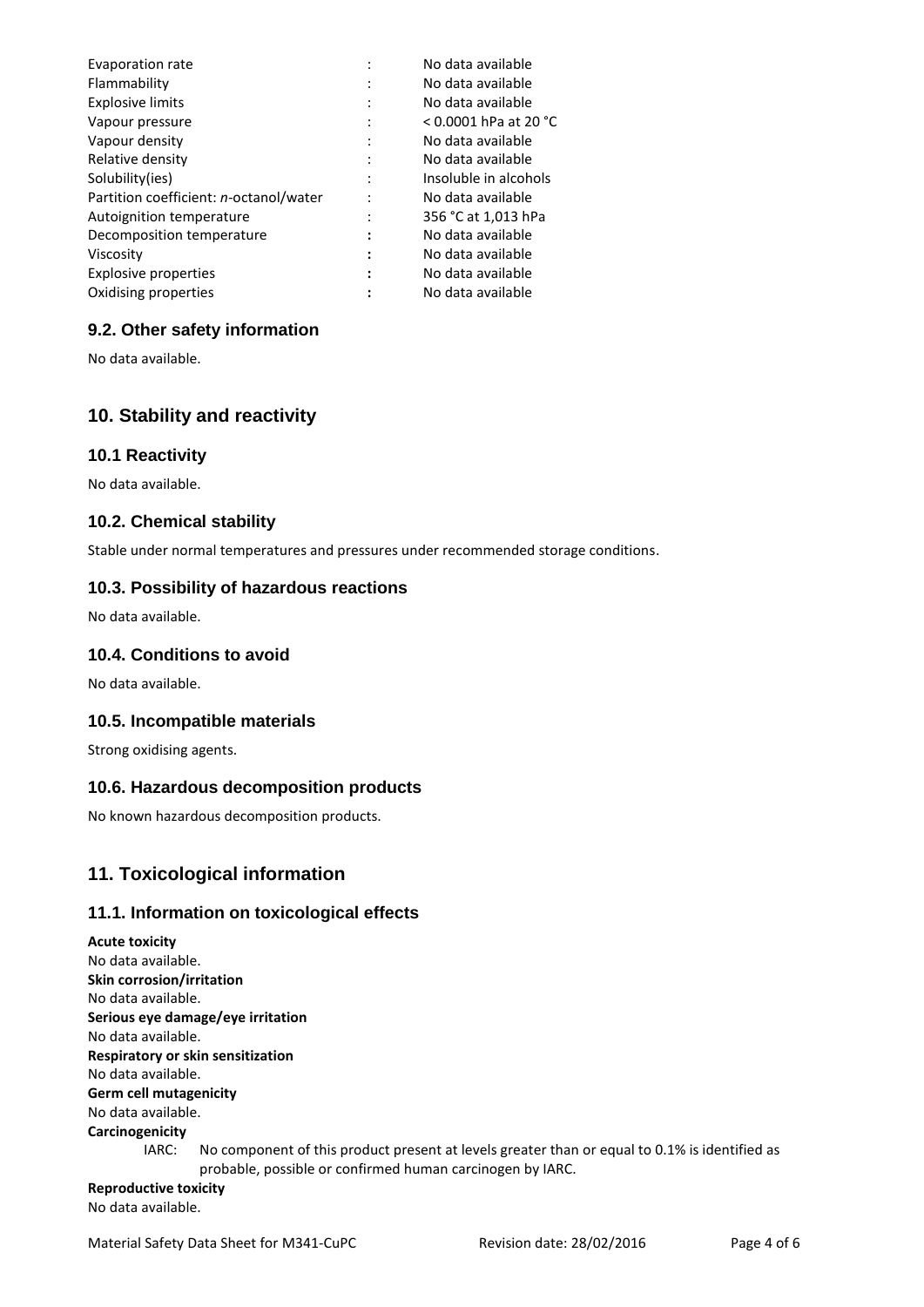**Specific target organ toxicity - single exposure** No data available. **Specific target organ toxicity - repeated exposure** No data available. **Aspiration hazard** No data available. **Routes of exposure** Eye contact, ingestion, inhalation, skin contact. **Signs and Symptoms of Exposure** No data available.

To the best of our knowledge, the chemical, physical, and toxicological properties have not been thoroughly investigated.

# **12. Ecological information**

## **12.1. Toxicity**

No data available.

### **12.2. Persistence and degradability**

No data available.

### **12.3. Bioaccumulative potential**

No data available.

### **12.4. Mobility in soil**

No data available.

### **12.5. Results of PBT and vPvB assessment**

PBT/vPvB assessment not available as chemical safety assessment not required/not conducted.

#### **12.6. Other adverse effects**

No data available.

## **13. Disposal**

#### **13.1. Waste treatment methods**

#### **Product**

Burn in a chemical incinerator equipped with an afterburner and scrubber. Observe all federal, state and local environmental regulations and directives on waste and hazardous waste. Offer surplus material to a licensed professional waste disposal professional.

#### **Contaminated packaging**

Dispose of as unused product.

# **14. Transport**

Non-hazardous for road, air and sea transport.

**IATA:** Not regulated as a hazardous material. **IMO:** Not regulated as a hazardous material. **RID/ADR:** Not regulated as a hazardous material.